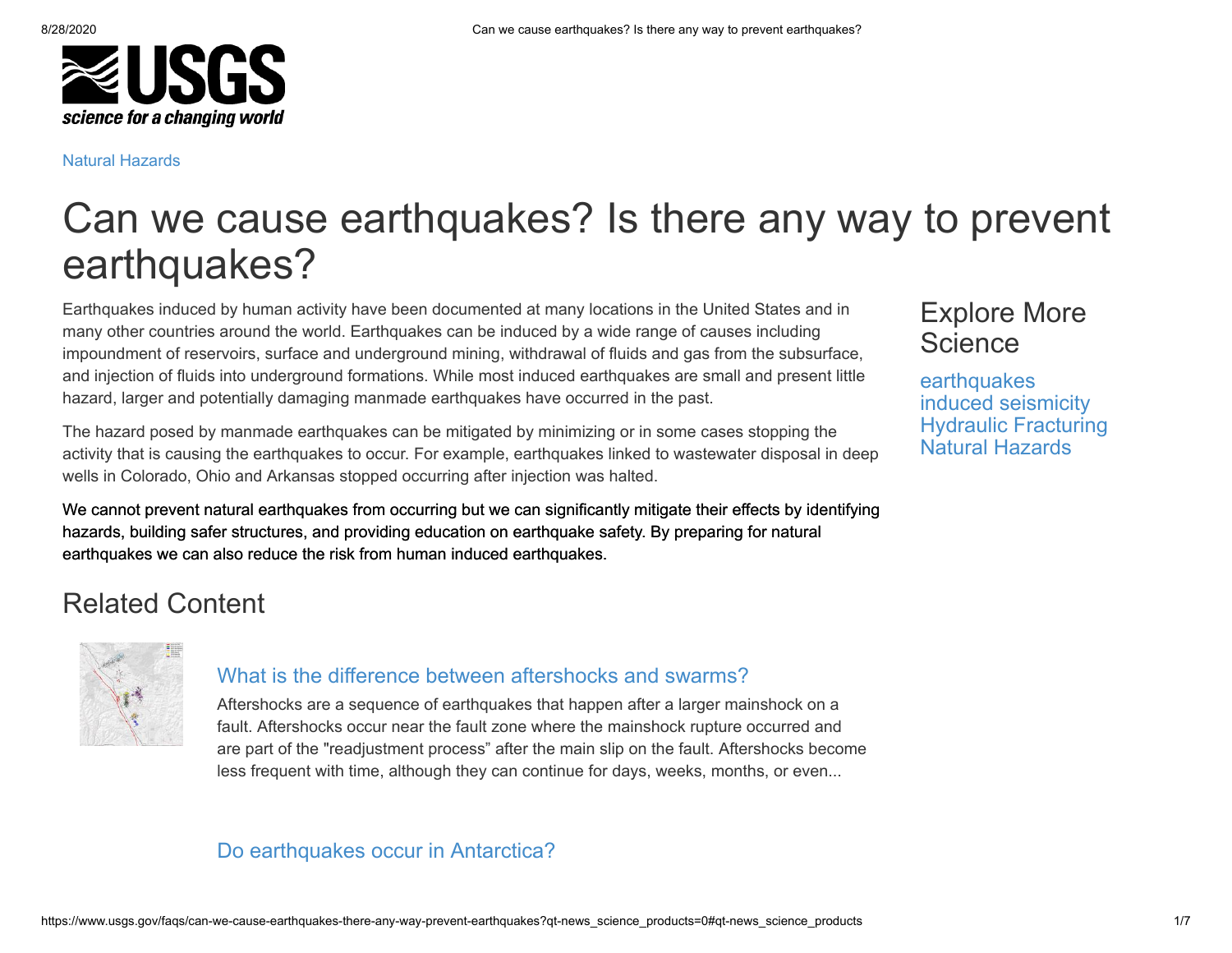8/28/2020 Can we cause earthquakes? Is there any way to prevent earthquakes?



Earthquakes do occur in Antarctica, but not very often. There have been some big earthquakes--including one magnitude 8 --in the Balleny Islands (between Antarctica and New Zealand). The boundary between the Scotia Plate and the Antarctic Plate just grazes the north tip of the Antarctic Peninsula (look "northwest" from the Pole toward South...



#### [Where can I find earthquake educational materials?](https://www.usgs.gov/faqs/where-can-i-find-earthquake-educational-materials)

Start with our Earthquake Hazards Education site. That includes: Earthquakes for Kids Cool Earthquake Facts Earthquake Science for Everyone Other good starting points include: State Geological Surveys for states in earthquake-prone regions The Great ShakeOut Earthquake Drills website IRIS (Incorporated Research Institutions for Seismology), which...



#### [What is surface faulting or surface rupture in an earthquake?](https://www.usgs.gov/faqs/what-surface-faulting-or-surface-rupture-earthquake)

Surface rupture occurs when movement on a fault deep within the earth breaks through to the surface. NOT ALL earthquakes result in surface rupture.



#### [At what depth do earthquakes occur? What is the significance of the](https://www.usgs.gov/faqs/what-depth-do-earthquakes-occur-what-significance-depth) depth?

Earthquakes occur in the crust or upper mantle , which ranges from the earth's surface to about 800 kilometers deep (about 500 miles). The strength of shaking from an earthquake diminishes with increasing distance from the earthquake's source, so the strength of shaking at the surface from an earthquake that occurs at 500km deep is considerably...



#### [Why are there so many earthquakes in the Geysers area in Northern](https://www.usgs.gov/faqs/why-are-there-so-many-earthquakes-geysers-area-northern-california) California?

The Geysers Geothermal Field is located in a tectonically active region of Northern California. The major seismic hazards in the region are from large earthquakes occurring along regional faults that are located miles away from the geothermal field, such as the San Andreas and Healdsburg-Rodgers Creek faults. However, activities associated with...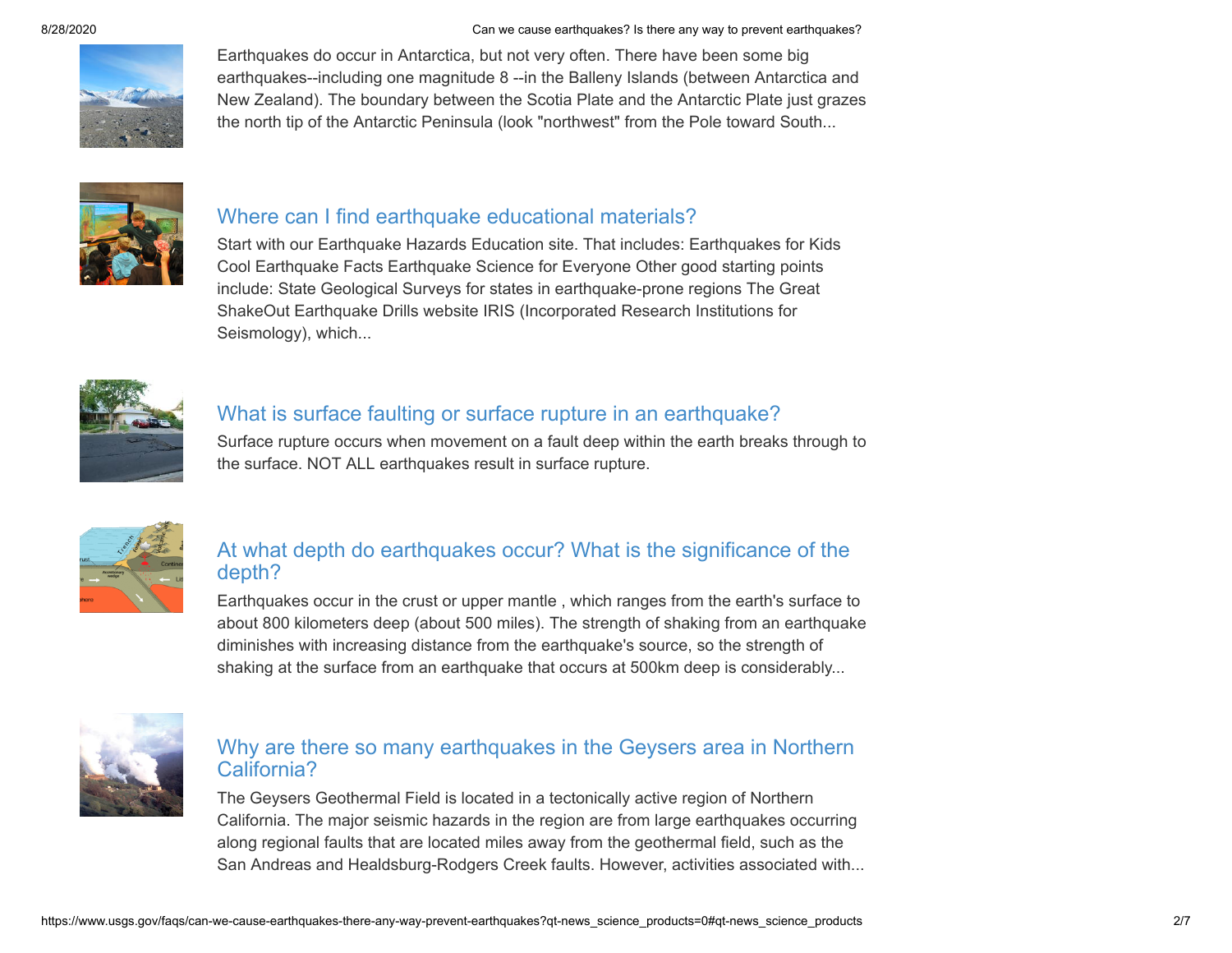### [What is an earthquake and what causes them to happen?](https://www.usgs.gov/faqs/what-earthquake-and-what-causes-them-happen)

An earthquake is caused by a sudden slip on a fault . The tectonic plates are always slowly moving, but they get stuck at their edges due to friction. When the stress on the edge overcomes the friction, there is an earthquake that releases energy in waves that travel through the earth's crust and cause the shaking that we feel. In California there...



#### [Foreshocks, aftershocks - what's the difference?](https://www.usgs.gov/faqs/foreshocks-aftershocks-whats-difference)

"Foreshock" and "aftershock" are relative terms. Foreshocks are earthquakes that precede larger earthquakes in the same location. An earthquake cannot be identified as a foreshock until after a larger earthquake in the same area occurs. Aftershocks are smaller earthquakes that occur in the same general area during the days to years following a...



#### Can the position of the moon or the planets affect seismicity? Are [there more earthquakes in the morning/in the evening/at a certain](https://www.usgs.gov/faqs/can-position-moon-or-planets-affect-seismicity-are-there-more-earthquakes-morningin-eveningat-a) time of the month?

Earthquakes are equally as likely to occur in the morning or the evening. Many studies in the past have shown no significant correlations between the rate of earthquake occurrence and the semi-diurnal tides when using large earthquake catalogs. Several recent studies, however, have found a correlation between earth tides (caused by the position of...



#### Year Published: 2016

#### [Potentially induced earthquakes during the early twentieth century in](http://pubs.er.usgs.gov/publication/70192835) the Los Angeles Basin

Recent studies have presented evidence that early to mid‐twentieth‐century earthquakes in Oklahoma and Texas were likely induced by fossil fuel production and/or injection of wastewater (Hough and Page, 2015; Frohlich et al., 2016). Considering seismicity from 1935 onward, Hauksson et al. (2015) concluded...

Hough, Susan E.; Page, Morgan T. *Attribution:* , [Earthquake Science Center,](https://www.usgs.gov/centers/earthquake-science-center) [Natural Hazards](https://www.usgs.gov/mission-areas/natural-hazards), [Earthquake Hazards Program](https://www.usgs.gov/natural-hazards/earthquake-hazards)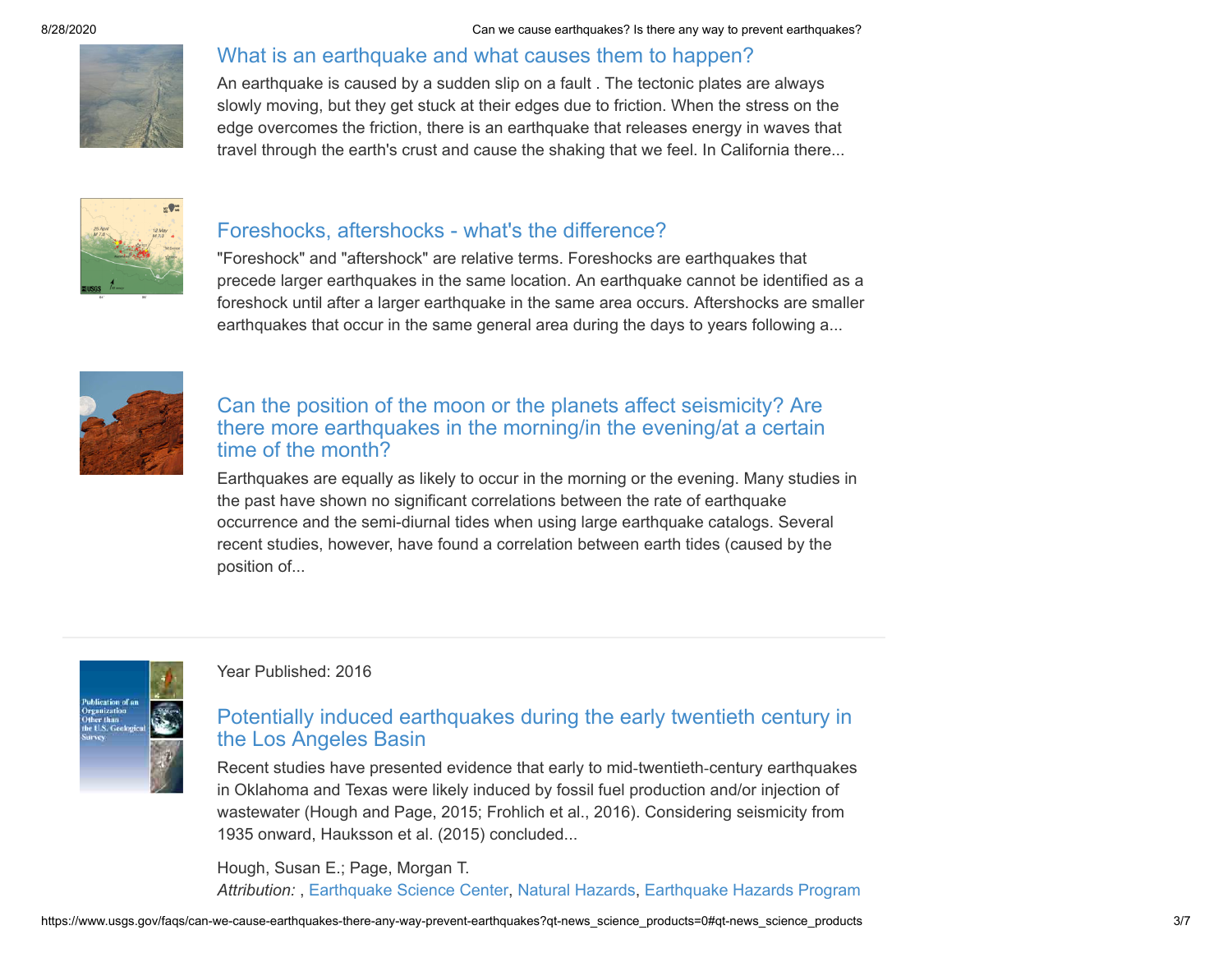View Citation  $\blacktriangledown$ 



#### Year Published: 2015

#### [Myths and facts on wastewater injection, hydraulic fracturing,](http://pubs.er.usgs.gov/publication/70155938) enhanced oil recovery, and induced seismicity

The central United States has undergone a dramatic increase in seismicity over the past 6 years (Fig. 1), rising from an average of 24 M≥3 earthquakes per year in the years 1973– 2008 to an average of 193 M≥3 earthquakes in 2009–2014, with 688 occurring in 2014 alone. Multiple damaging earthquakes have occurred during this...

Rubinstein, Justin L.; Mahani, Alireza Babaie *Attribution:* [Natural Hazard](https://www.usgs.gov/node/)[s,](https://www.usgs.gov/natural-hazards/earthquake-hazards) [Earthquake Science Cente](https://www.usgs.gov/centers/earthquake-science-center)[r,](https://www.usgs.gov/natural-hazards/earthquake-hazards) [Natural Hazard](https://www.usgs.gov/mission-areas/natural-hazards)[s, Earthquake](https://www.usgs.gov/natural-hazards/earthquake-hazards) Hazards Program, [United States of America](https://www.usgs.gov/node/)

 $\frac{V$ iew Citation  $\blacktriangledown$ 



#### Year Published: 2013

#### [Natural Hazards Science at the U.S. Geological Survey](http://pubs.er.usgs.gov/publication/fs20133082)

The mission of the USGS in natural hazards is to develop and apply hazard science to help protect the safety, security, and economic well-being of the Nation. The costs and consequences of natural hazards can be enormous, and each year more people and infrastructure are at risk. The USGS conducts hazard research and works closely with stakeholders...

Perry, Suzanne C.; Jones, Lucile M.; Holmes, Robert R. *Attribution:* [Natural Hazards](https://www.usgs.gov/node/), [Geologic Hazards Science Center](https://www.usgs.gov/centers/geohazards), [Natural Hazards](https://www.usgs.gov/mission-areas/natural-hazards), [Earthquake Hazards Program](https://www.usgs.gov/natural-hazards/earthquake-hazards)[, ,](https://www.usgs.gov/node/) [Region 7: Upper Colorado Basin](https://www.usgs.gov/unified-interior-regions/region-7)[, United States of](https://www.usgs.gov/node/) America

View Citation  $\blacktriangledown$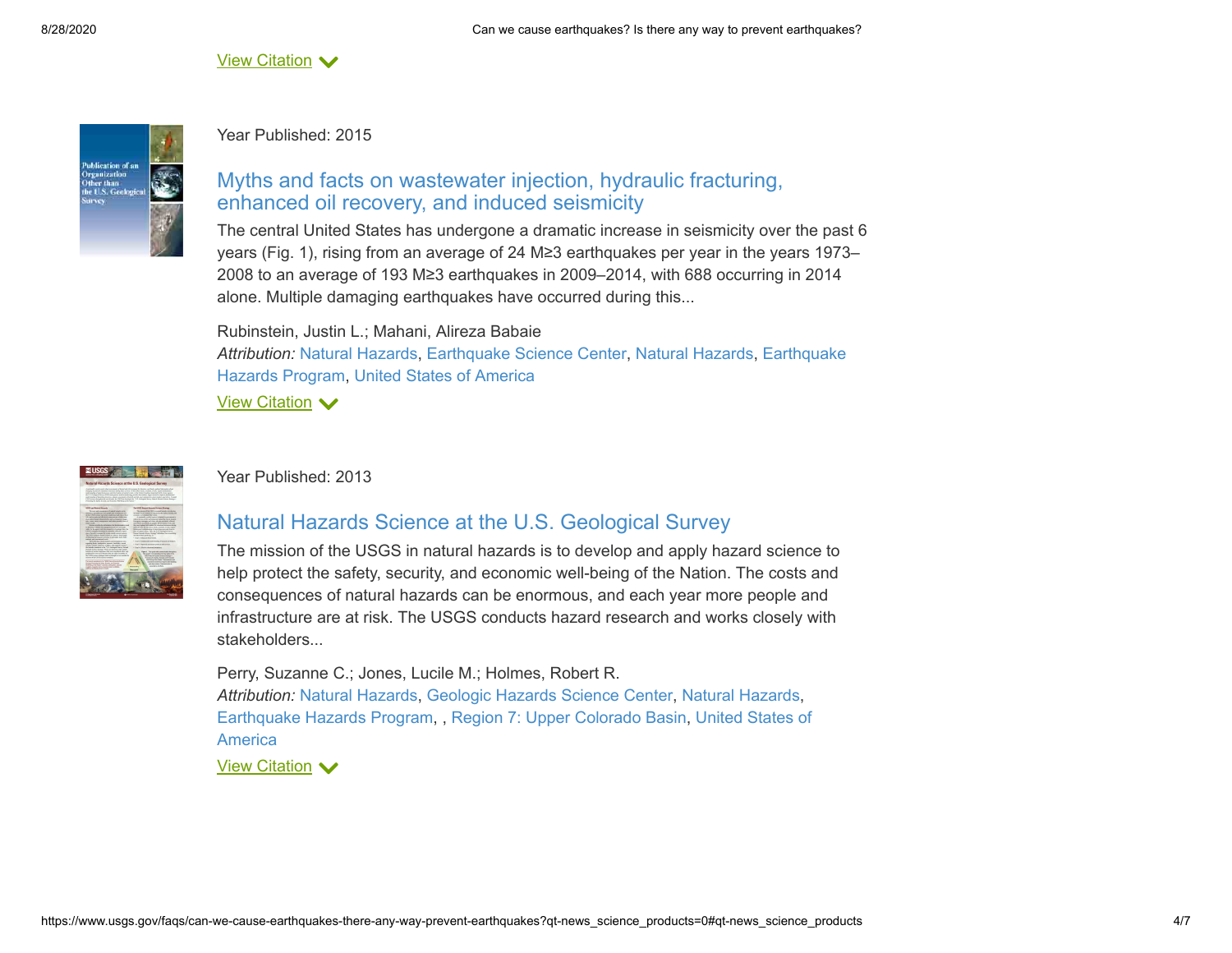

Year Published: 2013

#### [Potentially induced earthquakes in Oklahoma, USA: links between](http://pubs.er.usgs.gov/publication/70046834) wastewater injection and the 2011 Mw 5.7 earthquake sequence

Significant earthquakes are increasingly occurring within the continental interior of the United States, including five of moment magnitude (Mw) ≥ 5.0 in 2011 alone. Concurrently, the volume of fluid injected into the subsurface related to the production of unconventional resources continues to rise. Here we identify the largest earthquake...

Keranen, Katie M.; Savage, Heather M.; Abers, Geoffrey A.; Cochran, Elizabeth S. *Attribution:* [Natural Hazard](https://www.usgs.gov/node/)[s,](https://www.usgs.gov/natural-hazards/earthquake-hazards) [Earthquake Science Cente](https://www.usgs.gov/centers/earthquake-science-center)[r,](https://www.usgs.gov/natural-hazards/earthquake-hazards) [Natural Hazard](https://www.usgs.gov/mission-areas/natural-hazards)[s, Earthquake](https://www.usgs.gov/natural-hazards/earthquake-hazards) Hazards Program, [Oklahoma,](https://www.usgs.gov/states/oklahoma) [United States of America](https://www.usgs.gov/node/)

Tiazarus i Togram<br><u>View Citation</u> ❤



#### Year Published: 2010

#### [Passive seismic monitoring of natural and induced earthquakes: case](http://pubs.er.usgs.gov/publication/70158981) studies, future directions and socio-economic relevance

An important discovery in crustal mechanics has been that the Earth's crust is commonly stressed close to failure, even in tectonically quiet areas. As a result, small natural or man-made perturbations to the local stress field may trigger earthquakes. To understand these processes, Passive Seismic Monitoring (PSM) with seismometer arrays is...

Cloetingh, Sierd; Negendank, Jörg; Bohnhoff, Marco; Dresen, Georg; Ellsworth, William L.; Ito, Hisao

*Attribution:* , [Earthquake Science Center,](https://www.usgs.gov/centers/earthquake-science-center) [Natural Hazards](https://www.usgs.gov/mission-areas/natural-hazards), [Earthquake Hazards Program](https://www.usgs.gov/natural-hazards/earthquake-hazards)



#### Year Published: 2003

#### [The USGS Earthquake Hazards Program - investing in a safer future](http://pubs.er.usgs.gov/publication/fs01703)

Filson, John R.; McCarthy, Jill; Ellsworth, William L.; Zoback, Mary Lou; Stauffer, Peter H.; Hendley, James W.

 $\frac{V$ iew Citation  $\blacktriangledown$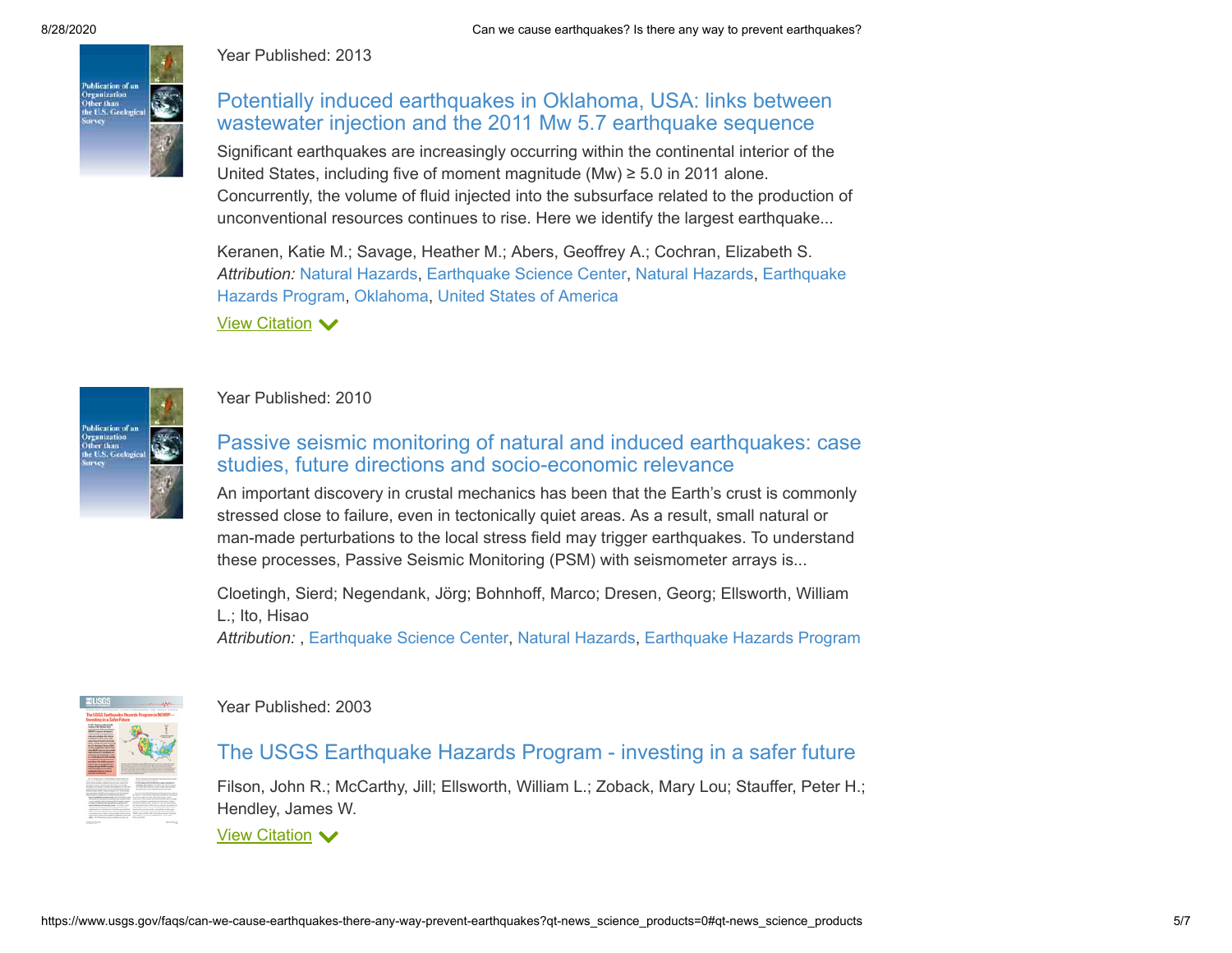

Year Published: 2000

#### [ANSS-Advanced National Seismic System](http://pubs.er.usgs.gov/publication/fs07500)

Benz, Harley M.; Filson, John; Arabasz, Walter; Gee, Lind; Wald, Lisa **View Citation ∨** 



Year Published: 1984

[Understand earthquake hazards](http://pubs.er.usgs.gov/publication/70179011) [none]

Spall, Henry



OCTOBER 28, 2016

#### [USGS Forecast for Damage from Natural and Induced Earthquakes in](https://www.usgs.gov/media/images/usgs-forecast-damage-natural-and-induced-earthquakes-2016) 2016

USGS map displaying potential to experience damage from a natural or human-induced earthquake in 2016. Chances range from less than one percent to 12 percent.

*Attribution: [Natural Hazards](https://www.usgs.gov/mission-areas/natural-hazards), [Earthquake Hazards Program](https://www.usgs.gov/natural-hazards/earthquake-hazards)*



DECEMBER 31, 2013

[Earthquake damage to chimney](https://www.usgs.gov/media/images/earthquake-damage-chimney) House damage from earthquake.

*Attribution: [Natural Hazards](https://www.usgs.gov/mission-areas/natural-hazards)*